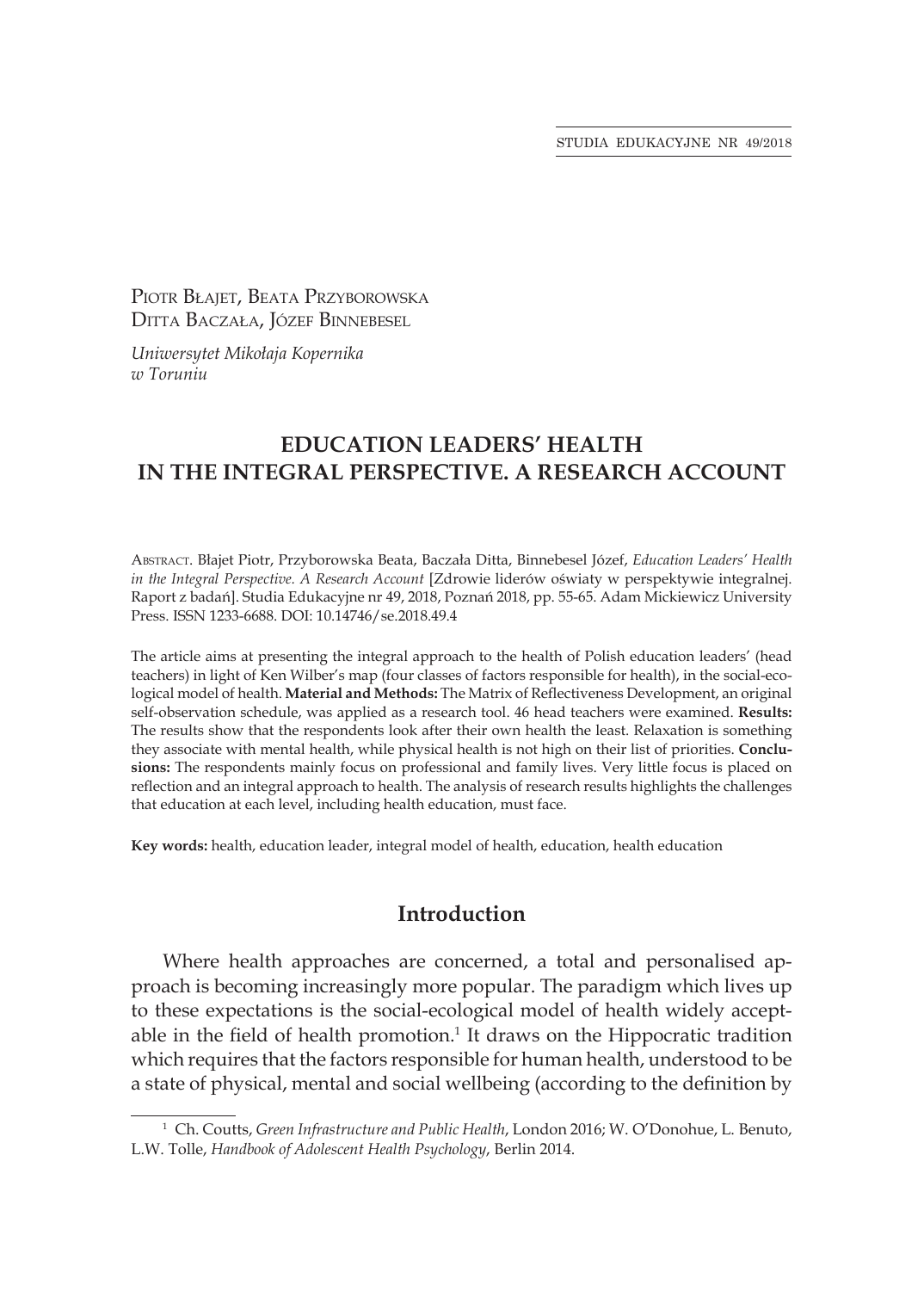WHO), be considered holistically. What is emphasised in the social-ecological approach is the responsibility of the individual for their own health, which is reflected in their lifestyle – the complete collection of health-related human behaviours.<sup>2</sup> In view of this model, the following two educational tasks ought to be considered: creating an integral (holistic) model of health and instilling a sense of responsibility for one's own health.

## **The integral (holistic) model of health**

The terms "health"<sup>3</sup> and "holism" are etymologically close in meaning.<sup>4</sup> Building on that, one could define health as a state of integration, while its opposite could be defined as disintegration (up to a complete disintegration after death). Expert discourse may be an obstacle to building an integral model of health as, basing on specialist knowledge, it contributes to thinking about health in terms of medical classifications. The field of medicine has entered a period of "paradigm instability"<sup>5</sup> which demands that the responsibilities of doctors and their social roles be redefined.

"It is necessary to change, or at least expand, the biological concept of a disease so that morality, values, meanings, as well as, *objective* facts can be taken into account".6 Following that change must come a change to the model of health, including modifications to the assumptions and practices of health education.

A useful tool in integrating the divided reality of academic research is a concept created by Ken Wilbert which takes the form of a map that he has named "the four quadrants". According to the map each and every phenom-

<sup>2</sup> E. Syrek, *Zdrowie w aspekcie pedagogiki społecznej*, Katowice 2000.

<sup>&</sup>lt;sup>3</sup> "It is clear that there is no ideal way to define health. Such is always true when we try to define social constructs." [6] We have chosen to use the integral view of health for our research, having determined it as the proper way to realise our research goals.

<sup>4</sup> The word "health" in different languages, e.g. the English "health"; the Greek "hails"; or the Swedish "hälsa" is closely related to the word "whole" through the Pre-Indo-European form\* "koi-l-u-s" (http://phorum.us.edu.pl/read.php?f=19&i=9&t=9 [quoted on 10 October 2006]). In English, the word "heal" (to make someone healthy again after they have been ill) etymologically means "make whole". The words "whole", "holy", and "health" have the same etymology [7]. In Polish the verbs "caleć" (to survive a dangerous situation), and "calić" (protect, preserve all parts together), which today are used with prefixes - "ocaleć", "scalić" - derive from the word "cały" (whole). Moreover, the word "całować" (kiss) also derives from the word "cały" (whole). Moreover, the word "całowć" (kiss) also derives from the word "cały" (whole) (circa  $15<sup>th</sup>$  century) but to begin with it meant "to greet someone", i.e. it was used to wish someone good health with greetings and goodbyes.

<sup>5</sup> H.R. Wulff, S.A. Pedersen, R. Rosenberg, *Filozofia medycyny. Wprowadzenie*, Warszawa 1993.

<sup>6</sup> Ibidem.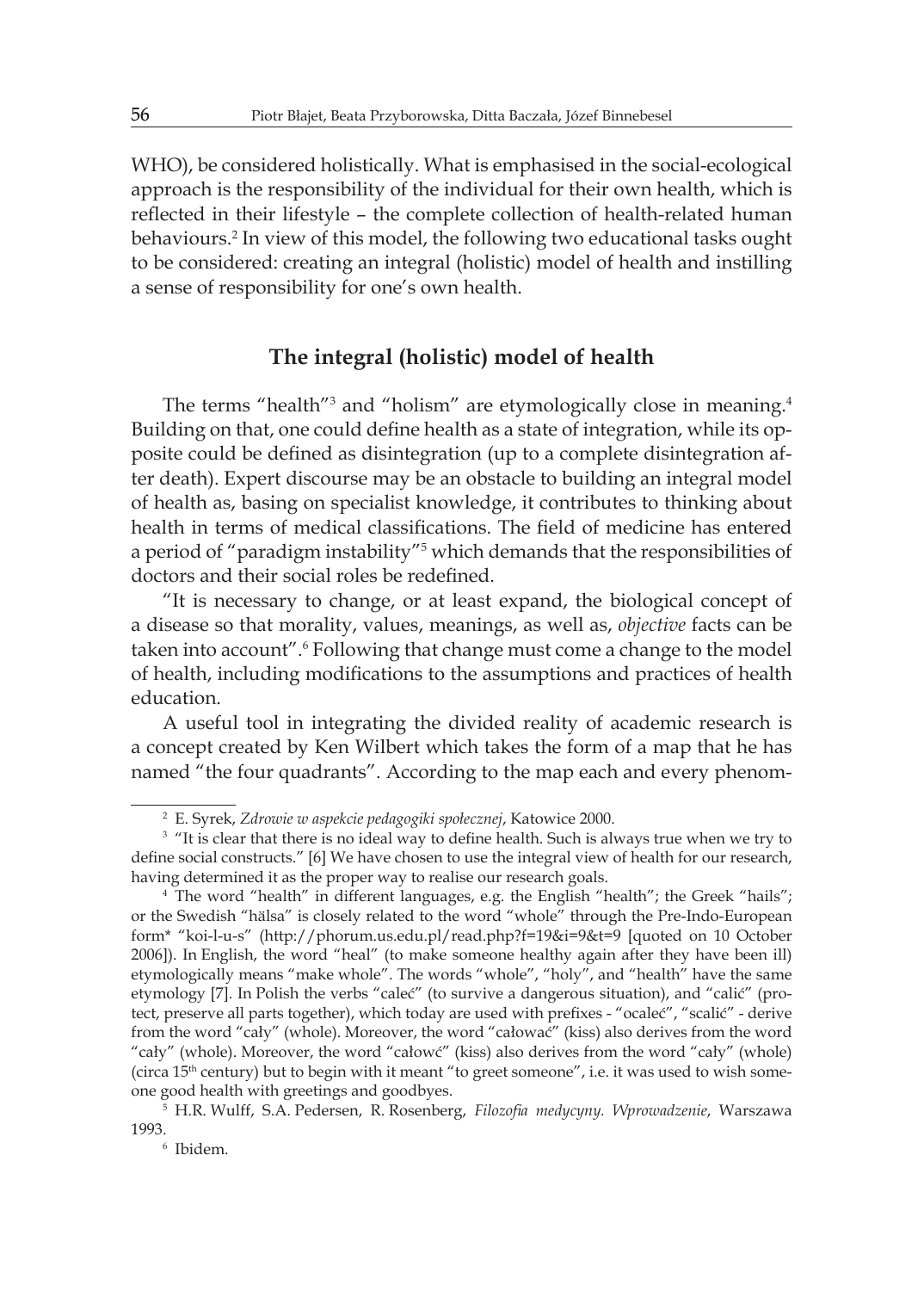enon of reality has four aspects which result from the two most natural lines of division:

- singularity and plurality: the individual and collective aspect;
- interior and exterior: the internal and external aspect.<sup>7</sup>



Fig. 1. Four quadrants by Ken Wilber

According to the paradigm above all quadrants have to develop evenly to avoid chaos and so that the whole system, i.e. the human body, can function without interruptions. If we do not take into account even one quadrant, e.g. we do not take into account the inner needs of an individual or cultural aspects in promoting health, the whole "structure" of health will be upset or even destroyed.

According to Wilber's map, the four quadrants may be used to distinguish four classes of factors responsible for health:

1) mental factors (thinking, emotions, memory, imagination, perception, intentions);

2) behavioural factors (genetic and physiological, and behaviours);

3) cultural factors (health culture of the society, relations between the members of different groups);

4) systemic factors (the political system, the legal system, the health care system).

Since the external aspects of reality, behavioural and social, can be described in an objective language as "It", Wilber reduced four quadrants to the Great Three: "I', We", "It".

<sup>7</sup> K. Wilber, *Krótka historia wszystkiego*, Warszawa 2007.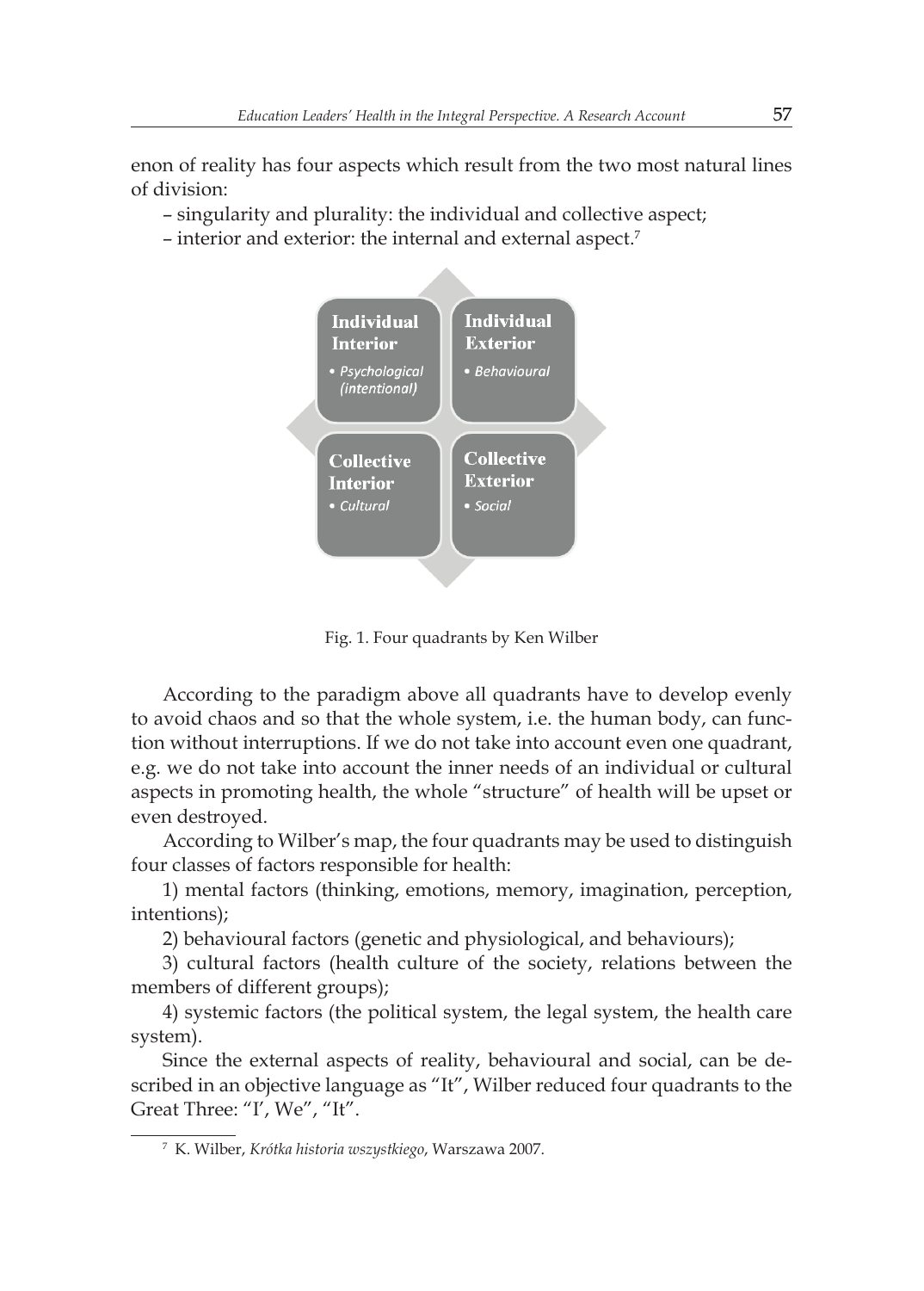Basing on our understanding of biology, the field of medicine has made great progress since the Enlightenment and thinking about health in terms of "It" has dominated the aspects of "I" and "We". To paraphrase Wilber, narrowing the notion of health down to the biological aspect of "It" and omitting aspects of "I" and "We" has become the "open wound"<sup>8</sup> of our health. To make headway, the three spheres of our existence should be integrated so that they become "one of many".

The integral perspective makes the integral approach to health possible and helps to understand the necessity of all actions directed at their own inner lives (e.g. coping with emotions and obsessive thoughts, creating cognitive distance), at changing behaviours (an appropriate diet, physical activity), at fostering relationships, at the ability to utilise the natural and manmade environment. It allows us to neutralise the dominant, objectivistic discourse and, as a result, to highlight the subjective factors of health.

#### **Responsibility for one's own health**

The second crucial task resulting from the social-ecological model of health is the shaping of responsibility for one's own health. It requires a reflective attitude towards personal convictions regarding health which exist within the society. Writing about the importance of reflectiveness for mental health, Scott Lash points out that it can be expressed as a belief in expert systems such as psychology and psychoanalysis, and perceived as defiant to the rules and resources of social structure. At a higher level of cognitive development, when critical thinking has been developed, reflectiveness allows for an analytical approach to expert systems<sup>9</sup> (ie. it is free off various forms of psychotherapy, the so-called postmodern ideologies) and their criticisms.<sup>10</sup> Instead, "natural (auto)therapy" is used $11$ , that is the potential of reflectiveness: the human ability to create and organise meanings borne of experience.<sup>12</sup> Such thinking can be applied to all problems related to health. On the one hand, knowledge of medical therapies increases the feeling of health security; but on the other hand, a critical attitude towards these therapies is necessary, as is expanding one's knowledge of non-medical methods of improving health. With the help of reflectiveness, the creation of a personalised model of health is possible.

<sup>&</sup>lt;sup>8</sup> Wilber defines the splitting of the Great Three as the "open wound" of our consciousness; K. Wilber, *Krótka historia*.

<sup>9</sup> M. Foucault, *Nadzorować i karać. Narodziny więzienia*, Warszawa 1998.

<sup>10</sup> U. Beck, A. Giddens, S. Lash, *Modernizacja refleksyjna: polityka, tradycja i estetyka w porządku spo*łecznym nowoczesności, Warszawa 2009.

<sup>&</sup>lt;sup>11</sup> R. Kegan, *Evolving Self. Problem and Process in Human Development*, Cambridge – London 1982.

<sup>12</sup> U. Beck, A. Giddens, S. Lash, *Modernizacja refleksyjna*, Warszawa 2009.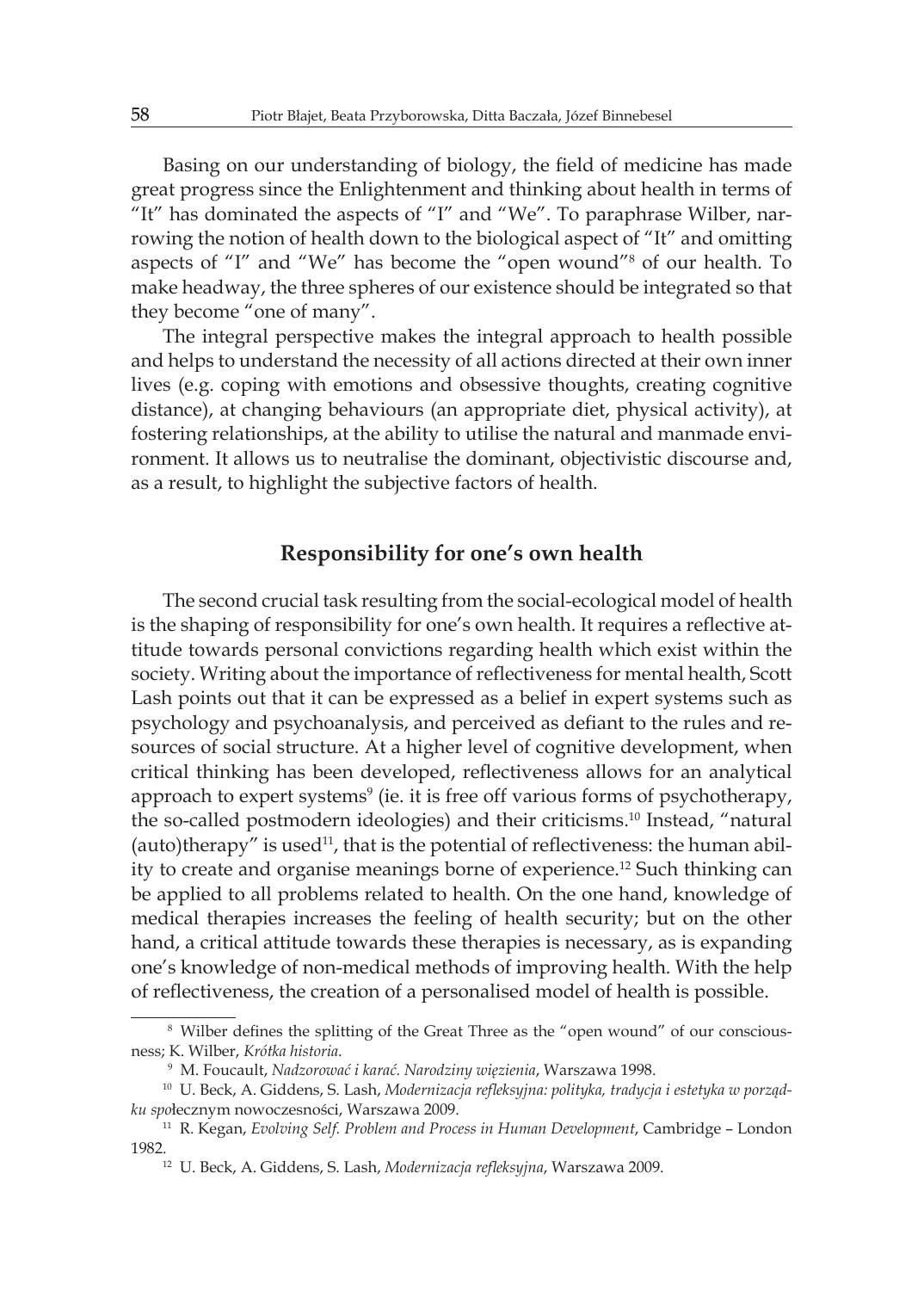Reflectiveness is one of the conditions of health behaviour modification. It is reflected in the models of change in health-related behaviours: Health Belief Model (HBM), The Theory of Reasoned Action (TRA), The Theory of Planned Behaviour (TPB) and Transtheoretical Model of Health Behaviour Change (TM). The models emphasise, among other things, the importance of:

– the awareness of threats and one's own vulnerability to threats, understanding of the benefits of change in behaviour, awareness of barriers inhibiting changes, and self-efficacy (TRA);

– attitudes towards the desired behaviour, noticing "other and meaningful" beliefs with reference to desired behaviour, perceiving how easy or difficult it is to behave in a desired manner (TRB and TPB);

– developing self- and problem- awareness, consciousness and active planning of change, reflection on the impact of new behaviour on one's wellbeing (TM).

Not only in medicine but also in education, the value of reflectiveness is being considered increasingly more often as the determining factor in teachers' behaviour. A leader of education/head teacher is assessed on their didactic and educational effects. Therefore, when a head teacher is described as a "reflective practitioner" it means they are being pictured as someone who is reflective towards the objective aspects of professional actions: the methods and effects. The feelings and emotional states of the subject, or relations between the subjects of education, are rarely the topic of reflection. It shows that the reflectiveness of educators most often concerns the aspect of "It" and more rarely the aspects of "I" and "We". Other aspects of being a teacher have been dominated by "It".<sup>13</sup>

The thoughts expressed in the article, the analysis of the relevant literature, and personal work experience with education leaders (teachers and head teachers) were the basis for this research project (carried out as a postgraduate degree for education leaders). The research aimed at evaluating the principles of applying the integral model of education to the practice of educating education leaders as support for their professional and personal development by shaping their reflectiveness. The model of integral education was based on Ken Wilber's integral map (the integral operating system).<sup>14</sup> Moreover, the research aimed to create an original and innovative measurement tool to gauge the level of personal and professional development of teachers. The research project was based on the following assumptions:

– each life event: challenges, successes, failures, wounds, traumas; can be a valuable lesson;

<sup>13</sup> B.D. Gołębniak, *Wyjść poza scjentystyczne i personalistyczne myślenie o "uczeniu się uczenia"*, [in:] *Rozwijanie zdolności uczenia się. Wybrane problemy*, Ed. E. Filipiak, Bydgoszcz 2008, p. 50-59; A. Brzezińska, *Nauczyciel jako organizator społecznego środowiska uczenia się*, [in:] Ibidem, p. 35-50.

<sup>14</sup> K. Wilber, *Krótka historia wszystkiego*, Warszawa 2007.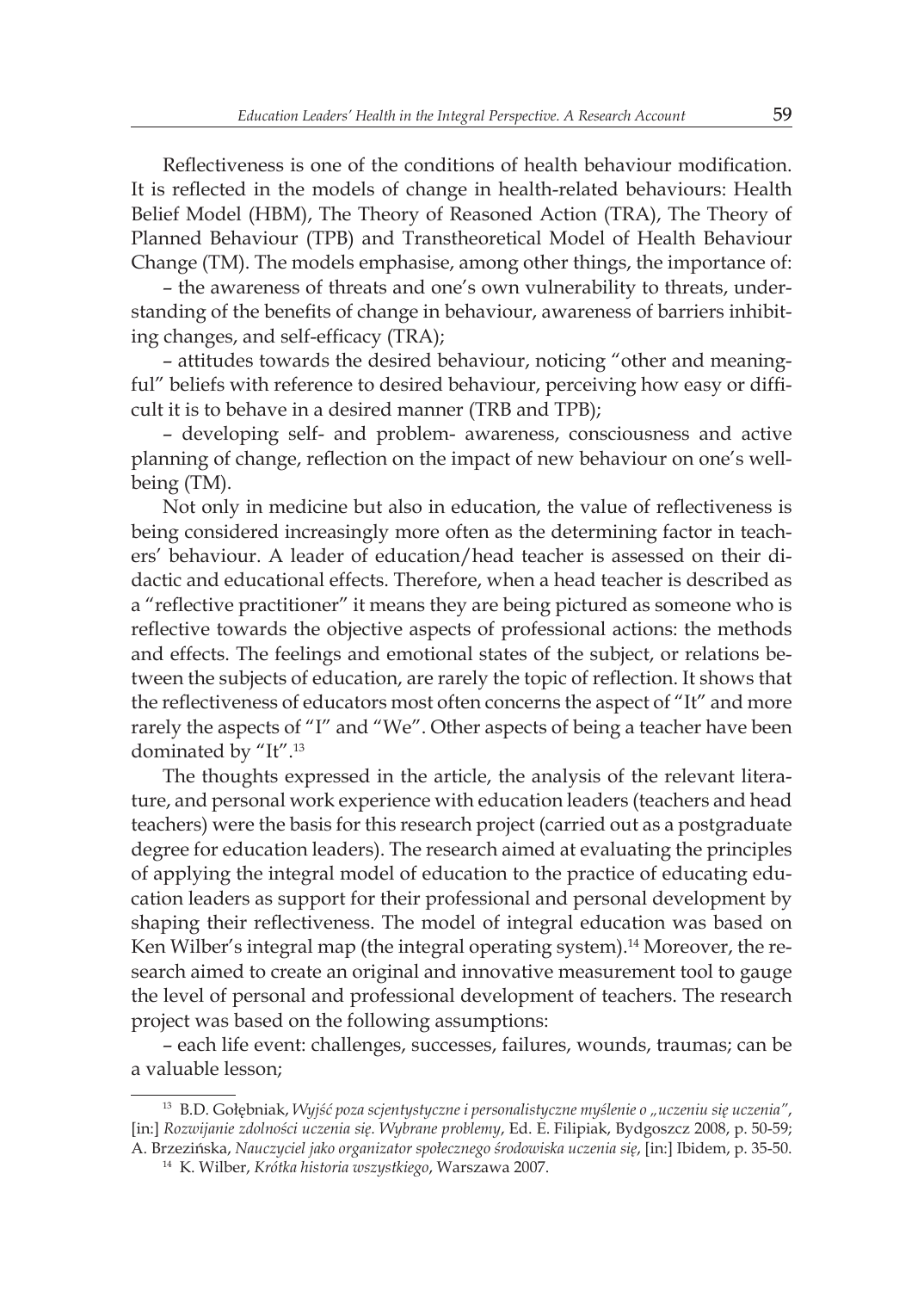– each present moment produces new possibilities;

– acting, even if the situation is unplanned and unpredictable, demands carefulness and awareness of one's life – integral life practice is the opposite of "life on autopilot" and of copying inherited and acquired habits and routines without any reflectiveness;

– each sphere of life can be an opportunity to practise.

Thereby we tried to make education leaders more reflective in the aspects of 'I' and 'We'.

### **The method and materials**

Retrospective and theory-verification research was carried out. There were 46 respondents. The analysed group consisted of women who were headmistresses of public schools e.g. primary schools, lower-secondary schools, and upper-secondary schools. The Department of Education of the Marshal Office of the Kujavian-Pomeranian Voivodeship commissioned these postgraduate studies as part of the project "The key to teaching, second edition – professional teacher is a guarantee of quality education". The starting point of this curriculum became the analysis of educational needs of head masters which had been carried out by the Office of Education of the Kujavian-Pomeranian Voivodeship. The results of that research in the region revealed that head teachers were lacking specific skills such as planning, school organisation and management, and the so-called "soft skills". The postgraduate studies were conducted according to an original, innovative, and integral model of education. A large number of schools and universities worldwide use the integral model to develop curricula.15 The curriculum of the postgraduate studies included all the educational content of the four quadrants, prepared education leaders to solve personal and professional problems in accordance with the integral map, and made the respondents more reflective.

An original self-observation schedule<sup>16</sup> the Matrix of Reflectiveness Development (MRR) was drawn up to assist with the research. First the respondents filled out a weekly table with information regarding their personal and professional activities. Next, the information was moved to the integral matrix where activities were divided into the "I", "We" and "It" categories. Entries written by the respondents were classified into four fields and their respective activities. The table below shows sample entries of the respondents.

<sup>15</sup> http://nextstepintegral.org/wp-content/uploads/2011/04/Integral-Education-Esbjorn-Hargens.pdf, [downloaded on 1.03.2017].

<sup>16</sup> M. Guzik-Tkacz, *Badania diagnostyczne w pedagogice i psychopedagogice*, Warszawa 2011.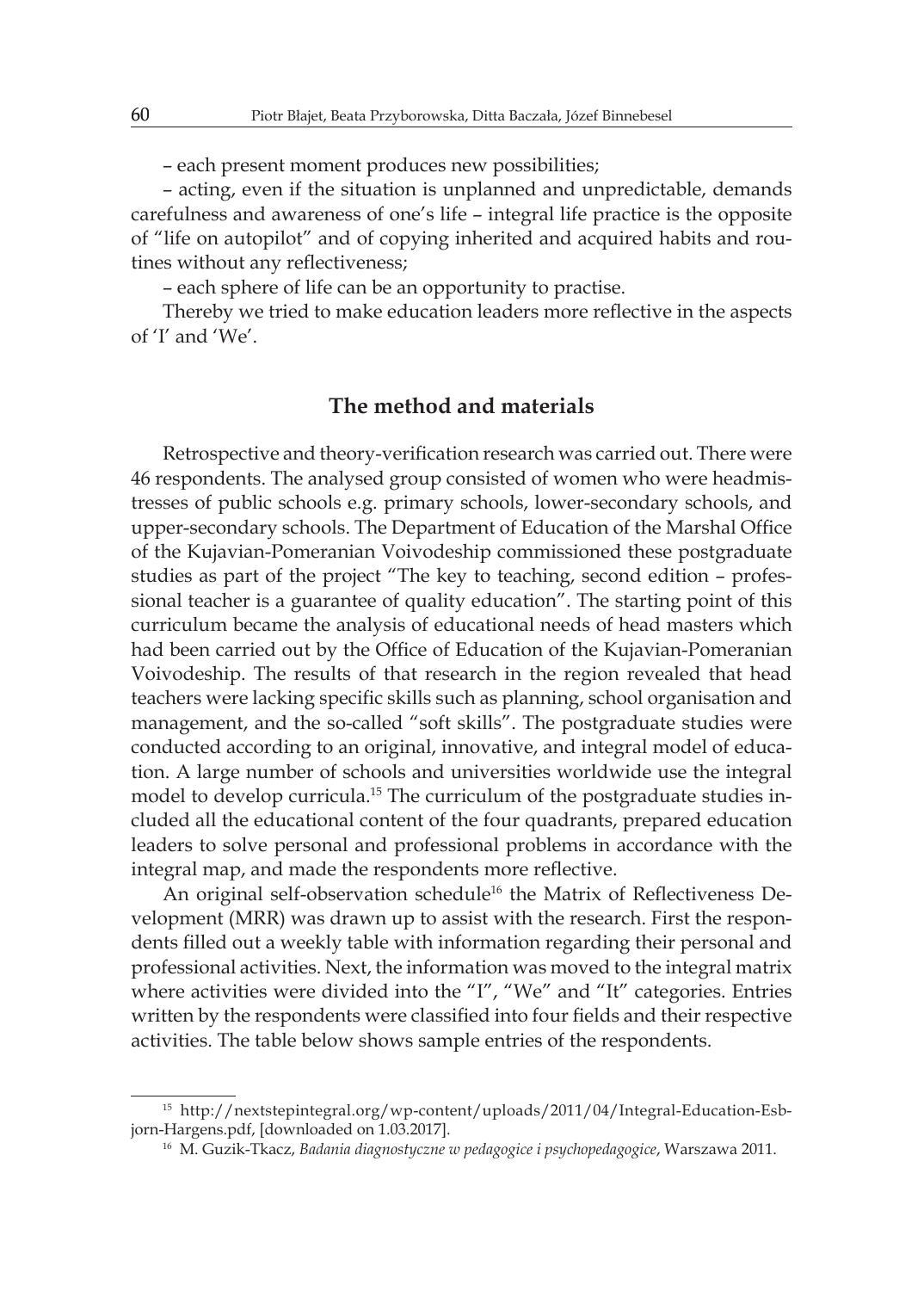Table 1

Fields and forms of activities of the respondents

| Field      | Forms of activity                                         |
|------------|-----------------------------------------------------------|
| Job        | didactics; administration; outside the school             |
| Home       | house; cooking (for pleasure); family                     |
| Relaxation | mentally active; physically active; meetings with friends |
| Health     | mental; physical                                          |

# **Results**

Selected research results have been presented below in broken down into percentages. Each self-observed activity has been included as noted by the respondents.



Fig. 2. Percentage share of entries divided into fields of activity

Figure 2 shows that the highest number of entries concerned work (46%). Education leaders are mainly focused on their work and their family environment, with their relaxation activities also mainly taking place with or within their families. A significantly lower amount of attention is paid to looking after their own health. These findings correlate with what the respondents said during interviews regarding the spheres of life that they focus on the most, and which are stressful and consume all of their time.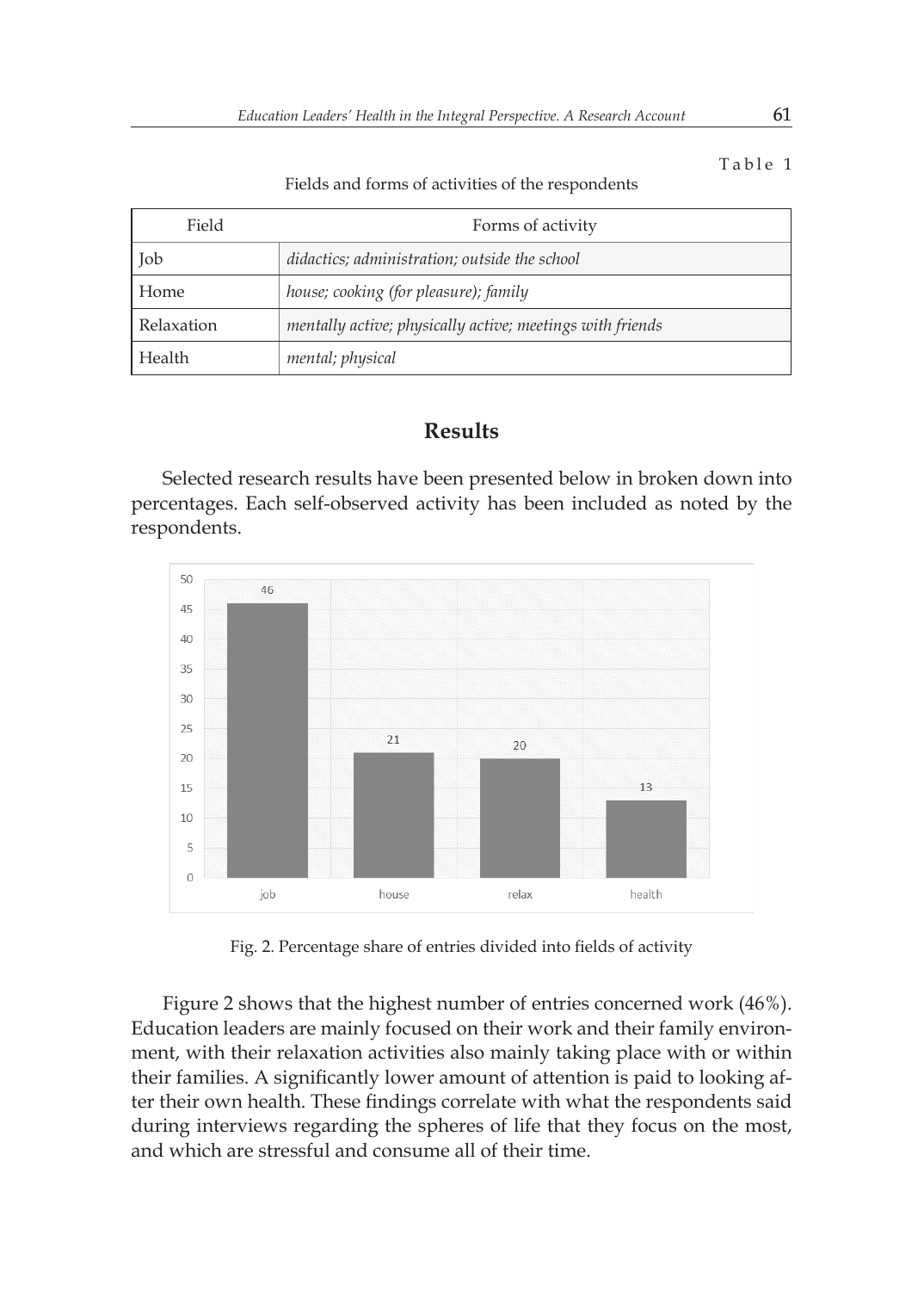

Fig. 3. Field of activity: job. Percentage share of entries divided into forms of activity

The highest number of entries concerned management-related activities (71%). Reflecting on didactic (4%) and educational (7%) work makes up a very small percentage. It can be surmised thus that education leaders function and develop mainly within the systemic quadrant as that is where they handle the greatest number of tasks and which is the most problematic. They have very little time, energy, and strength left to spend on analysing their own "interior" (the left-side quadrants "Culture and I"), nor that of the other participants of the educational process.



Fig. 4. Field of activity: home. Percentage share of entries divided into forms of activity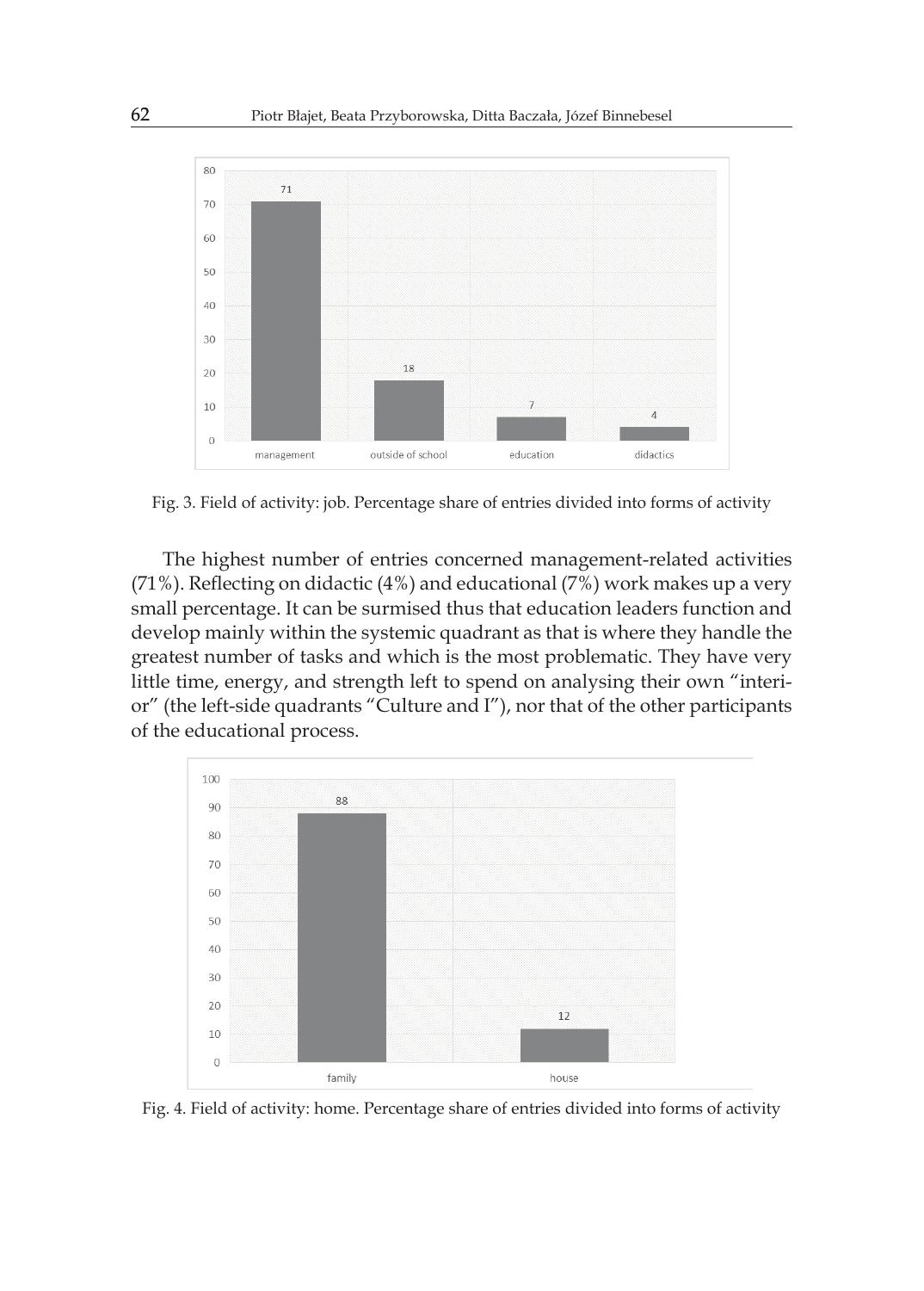The house is primarily a place for family relationships (88%). Aside from work this is the main place where they foster activities and relationships.



Fig. 5. Field of activity: relaxation. Percentage share of entries divided into forms of activity

The respondents devote their attention equally to mental and physical relaxation, while meetings with friends come in last.



Fig. 6. Field of activity: health. Percentage share of entries divided into forms of activity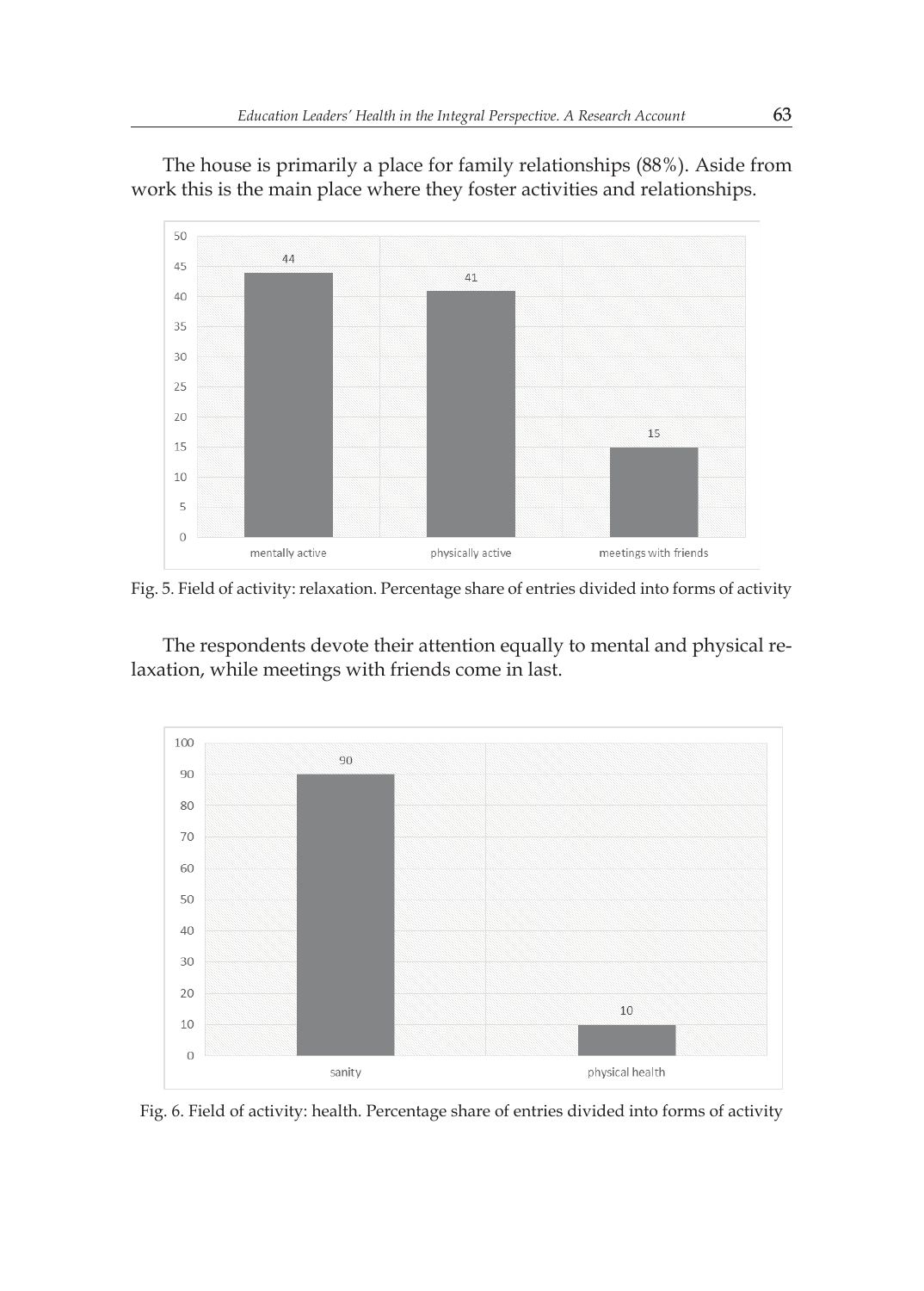The respondents associate relaxation with the sphere of mental health and that is where the majority of their efforts are focused. The most alarming finding is that physical health (10%) is the sphere which has no proper place in the respondents' lives. The physical sphere was often the topic of the research project during postgraduate studies. When the respondents were informed about the results of the research they came to the conclusion that that sphere of their life also demands their attention, and committed to taking steps to address the problem (e.g. going for a walk, riding a bike, doing yoga).

While summarising findings, the three perspectives of "I', "We", "You" were also included while analysing research material.



Fig. 7. Percentage share of entries divided into spheres of activity

The respondents give the sphere of "I" the greatest amount of thought. The sphere of "We" is equally important and the sphere of "It" is next. This situation is typical of respondents who are education leaders and thus feel burdened with responsibility and relations.

# **Discussion**

The application of the retrospective approach does not yield a completely objective and generalised picture, however, the research aimed to have the respondents self-assess their activities in the perspective of the four quadrants. Making inquiries of oneself is essential to being in charge of one's own actions with full awareness. The results show that the respondents are main